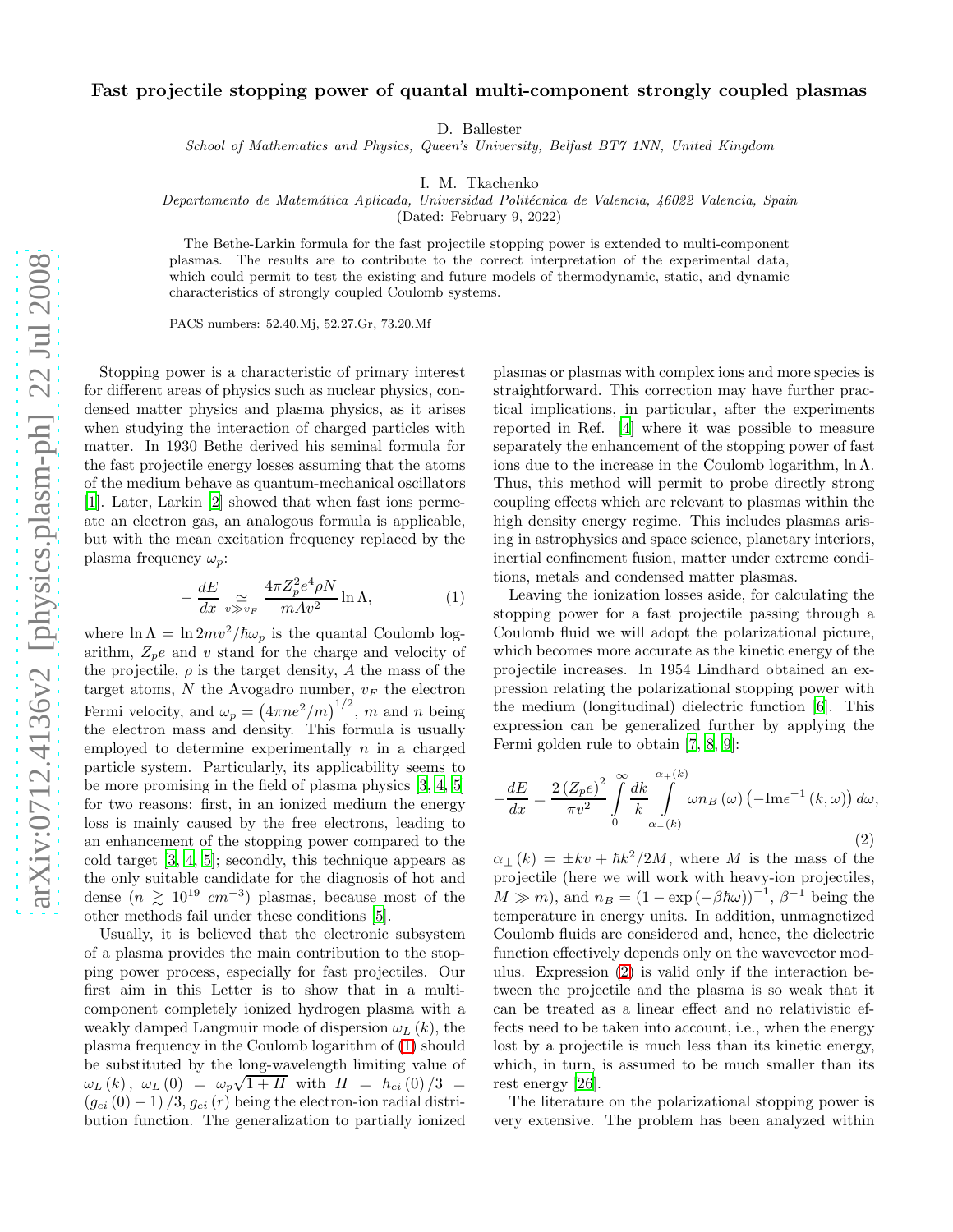the random-phase approximation (RPA) [\[7](#page-3-6)] and beyond, introducing an analytic formula for the local field correction (LFC) factor [\[10\]](#page-3-10). In addition there are also nonlinear polarization effects [\[11](#page-3-11)], which are beyond the scope of this work. Whereas we assume that the coupling between the projectile and the target plasma can be treated perturbatively, we do not impose any restriction on the value of the coupling parameter,  $\Gamma = \beta e^2/a$  $(a = (4\pi n/3)^{-1/3}$  being the Wigner-Seitz radius), with the proviso that the latter remains in the liquid phase [\[27\]](#page-3-12). As said before, here we will focus on a completely ionized strongly coupled hydrogen plasma. The modeling of the dielectric properties of this kind of plasmas constitutes a difficult problem, because its characteristic lengths, i.e., Wigner-Seitz radius and Debye radius,  $\lambda_D = (4\pi n e^2 \beta)^{-1/2}$ , are of the same order of magnitude (in a strongly coupled plasma  $\Gamma = a^2/3\lambda_D^2 \gtrsim 1$ , what makes mean field theories, such as the RPA, and perturbative treatments no longer valid) and, at the same time, its electronic subsystem is degenerate.

The framework.- Our dielectric formalism is based on the method of moments [\[12,](#page-3-13) [13\]](#page-3-14), which allows to determine the dielectric function  $\epsilon(k,\omega)$  from the first known frequency moments or sum rules. The sum rules we employ are actually the power frequency moments of the loss function  $(LF) \mathcal{L}(k,\omega) = -\omega^{-1} \text{Im} \epsilon^{-1}(k,\omega)$ defined as  $C_{\nu}(k) = \pi^{-1} \int_{-\infty}^{\infty} \omega^{\nu} L(k,\omega) d\omega, \nu = 0,1,...$ Due to the parity of the LF, all odd-order frequency moments vanish. The even-order frequency moments are determined by the static characteristics of the system. After a straightforward calculation one obtains [\[12,](#page-3-13) [13,](#page-3-14) [14\]](#page-3-15):  $C_0(k) = (1 - \epsilon^{-1}(k, 0)),$  $C_2(k) = \omega_p^2$ , and  $C_4(k) = \omega_p^4(1 + K(k) + U(k) + H)$ , with  $K(k) = \left(\langle v_e^2 \rangle k^2 + \hbar^2 k^4 / (2m)^2 \right) / \omega_p^2$ ,  $\langle v_e^2 \rangle$  being the average squared characteristic velocity of the plasma electrons. The last two terms in  $C_4$  can be expressed in terms of the partial structure factors  $S_{ab}(k)$ ,  $a, b = e, i$ :  $U(k)$  =  $(2\pi^2 n)^{-1} \int_0^\infty p^2 (S_{ee}(p) - 1) f(p, k) dp,$  $H = (6\pi^2 n)^{-1} \int_0^\infty p^2 S_{ei}(p) dp$ , where we have introduced  $f(p,k) = 5/12 - p^2/(4k^2) +$  $(k^2 - p^2)^2 \ln [(p + k)/(p - k)] / (8pk^3).$ 

The Nevanlinna formula of the theory of moments expresses the dielectric function which satisfies the known sum rules  $\{C_{2\nu}\}_{\nu=0}^2$  [\[12](#page-3-13), [15](#page-3-16), [16](#page-3-17)]:

<span id="page-1-0"></span>
$$
\epsilon^{-1}(k, z) = 1 + \frac{\omega_p^2(z + q)}{z(z^2 - \omega_2^2) + q(z^2 - \omega_1^2)},
$$
 (3)

where  $\omega_1^2 = \omega_1^2(k) = C_2/C_0$ ,  $\omega_2^2 = \omega_2^2(k) = C_4/C_2$ , in terms of a function  $q = q(k, z)$ , which is analytic in the upper complex half-plane Im  $z > 0$  and has there a positive imaginary part. It must also satisfy the limiting condition:  $(q(k, z)/z) \rightarrow 0$  as  $z \rightarrow \infty$  for Im  $z > 0$ . In an electron liquid this Nevanlinna parameter function plays the role of the dynamic LFC  $G(k, \omega)$ . In

particular, the Ichimaru visco-elastic model expression for  $G(k,\omega)$  is equivalent to the Nevanlinna function approximated as  $i/\tau_m$ ,  $\tau_m$  being the effective relaxation time of the Ichimaru model [\[17](#page-3-18)]. In a multi-component system the Nevanlinna parameter function stands for the species' dynamic LFC's. In general, we do not have enough phenomenological conditions to determine that function  $q(k, \omega)$  which would lead to the exact expression for the LF. One might benefit from the Perel' - Eliashberg (PE) [\[18\]](#page-3-19) high-frequency asymptotic form [\[12\]](#page-3-13), Im $\epsilon (k, \omega \gg (\beta \hbar)^{-1}) \simeq (4/3)^{1/4} r_s^{3/4} / 3 (\omega_p/\omega)^{9/2},$ where  $r_s = ame^2/\hbar^2$  is the Brueckner parameter.

The corrected Bethe-Larkin formula.- Let us choose a model function  $q$  satisfying the conditions mentioned after the Nevanlinna formula [\(3\)](#page-1-0) that would permit to treat the stopping power calculation analytically. If we put simply  $q(k,\omega) = i0^+$ , then we get the following particular solution of the moment problem:

<span id="page-1-1"></span>
$$
\frac{\mathcal{L}(k,\omega)}{\pi C_0(k)} = \frac{\omega_2^2 - \omega_1^2}{\omega_2^2} \delta(\omega) + \frac{\omega_1^2}{2\omega_2^2} \left[ \delta(\omega - \omega_2) + \delta(\omega + \omega_2) \right],\tag{4}
$$

Physically, Eq. [\(4\)](#page-1-1) describes an undamped collective excitation mode (Feynman approximation) at  $\omega_2$  with an additional central peak accounting for hydrodynamic diffusional processes [\[19\]](#page-3-20). The applicability of this expression is justified provided that the damping of the collective excitation is small enough, making this mode to act as the main energy transfer channel. Thus we can disregard the details of the rest of the excitation spectrum. If we introduce expression [\(4\)](#page-1-1) into the Lindhard formula [\(2\)](#page-0-1), it immediately reduces to:

$$
-\frac{dE}{dx}\sum_{v\gg v_F}\frac{\left(Z_p e\omega_p\right)^2}{v^2}\ln\frac{k_2}{k_1},\tag{5}
$$

where the "cut-off" wavenumbers  $k_1$  and  $k_2$  are such that the inequality  $0 < \omega_2(k) < k\upsilon$  is satisfied with  $v/v_F \to \infty$  and  $\omega_2(k)$  understood as the plasma Langmuir mode dispersion law  $\omega_L(k)$ . For a weakly coupled plasma the RPA dispersion law is valid which neglects the correlational contributions to  $\omega_L(k)$ :  $\omega_L(k)$  =  $\left(\omega_p^2 + \langle v_e^2 \rangle k^2 + \hbar^2 k^4 / (2m)^2 \right)^{1/2}$ . Then, if v is asymptotically large, we have  $k_1 = \omega_p/v$ ,  $k_2 = 2mv/\hbar$ , and we recover the Bethe-Larkin (BL) result [\[1](#page-3-0), [2\]](#page-3-1). Notice that in the above-mentioned inequality for  $\omega_2$ , we have presumed that  $kv \gg \hbar k^2/2M$ , which is equivalent to disregard, at most, terms of the order of  $m/M$ . Similar terms were omitted in the above expressions for the moments  $C_2$  and  $C_4$ , as well.

To take into account all Coulomb and exchange interactions in the system analytically, we might use for the electron-electron contribution  $U(k)$  its long- and short-range asymptotic forms,  $U(k \to 0) \simeq -v_{ee}^2 k^2/\omega_p^2$ ,  $U(k \to \infty) \simeq -h_{ee}(0)/3$ , where  $v_{ee}^2 = -4E_{ee}/(15nm)$ is defined by the plasma electron-electron interaction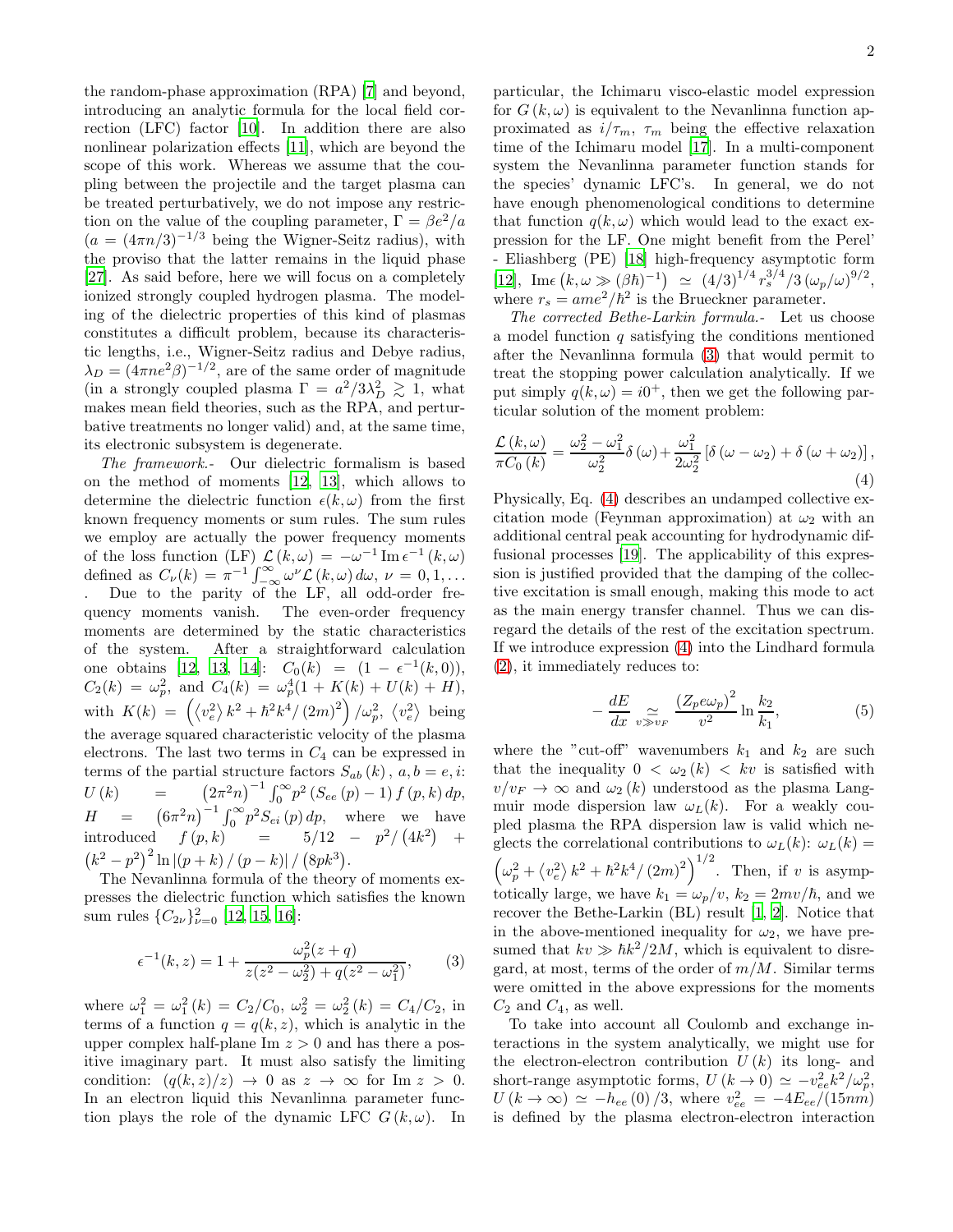energy density  $E_{ee}$  of the plasma [\[9](#page-3-8)],  $h_{ee}$  (0) being equal to the previous expression for  $U(k)$ , but with the function  $f(p, k)$  replaced by unity. If we interpolate the plasma mode dispersion law as  $\omega_L(k) = \left( \omega_p^2 (1+H) + w k^2 + \hbar^2 k^4 / (2m)^2 \right)^{1/2}$ , with  $w = 2 \langle v_e^2 \rangle - v_{ee}^2$ , then the "cut-off" wavenumber  $k_1$ is modified as  $k'_1 = \omega'_p/v$ , with  $\omega'_p = \omega_p\sqrt{1+H}$ , for  $v/v_F \rightarrow \infty$ , so that the fast projectile stopping power becomes:

<span id="page-2-0"></span>
$$
-\frac{dE}{dx}\sum_{v\gg v_F} \left(\frac{Z_p e\omega_p}{v}\right)^2 \ln \frac{2mv^2}{\hbar \omega_p \sqrt{1+H}}.\tag{6}
$$

Here, the correction  $H$  stems from the electron-ion correlation contribution to the moment  $C_4(k)$  and is also the one responsible for the upshift in the value of the Langmuir frequency predicted in the long-wavelength limit for an electron-ion plasma with an undamped collective mode. Although the accurate calculation of  $H$  under realistic conditions is a difficult task [\[20,](#page-3-21) [21](#page-3-22)], it is possible to find a simplified analytic expression based on the temperature Green's function technique by a regularized summation over the Matsubara frequencies [\[12\]](#page-3-13), yielding  $H = (4/3)r_s\sqrt{\Gamma}/(2\sqrt{r_s} + \Gamma\sqrt{6})$  (see also Ref. [\[22](#page-3-23)] for an alternative approach based on a nontrivial renormalization via pair-correlations in liquid metals). Whereas in a weakly coupled plasma,  $\Gamma \ll 1$ , this correction is negligible, in a strongly coupled Coulomb system it could be possible to retrieve directly H (or  $g_{ei}(0)$ ) by fitting Eq. [\(6\)](#page-2-0) to some experimental data. For instance, if we take  $g_{ei}(0) = 10$  [\[21\]](#page-3-22) and  $\ln \Lambda = 14$  [\[4\]](#page-3-3), then the stopping power obtained by the BL formula gets modified by  $\sim$  5%, which indicates to what extent the experimental accuracy needs to be improved.

The damped collective mode.- The collective mode is expected to be damped [\[20\]](#page-3-21), this implies that one cannot employ the solution of the moment problem [\(4\)](#page-1-1) any longer. Here we will determine, on the basis of the Chebyshev-Markov and other model-free inequalities, the bounds for the asymptotic form of the fast projectile stopping power. Let us consider the contribution

$$
\mathcal{S}_{1} := \int_{0}^{k_{1}^{\prime\prime} \leq k_{1}^{\prime}} \frac{dk}{k} \int_{\alpha_{-}}^{\alpha_{+}} \omega^{2} n_{B}(\omega) \mathcal{L}(k, \omega) d\omega
$$
  

$$
\leq \int_{0}^{k_{1}^{\prime\prime}} \frac{4\pi^{2} e^{2}}{\hbar k^{3}} \alpha_{+}(k) dk \int_{0}^{\alpha_{+}} S(k, \omega) d\omega, \quad (7)
$$

on account of the fluctuation-dissipation theorem (FDT) [\[17\]](#page-3-18). Then, by applying the upper bound obtained in Ref. [\[23\]](#page-3-24) for the charge-charge static structure factor of a quantal multi-component plasma under the assumption of perfect screening,  $\lim_{k\to 0} S(k)/k^2 \leq$  $\hbar\omega_p \coth(\hbar\omega_p\beta/2)/(8\pi n e^2)$ , we can approximate the previous integral as:  $S_1 \lesssim \pi \omega_p \coth(\hbar \omega_p \beta/2) k_1'' v$ , for  $k_1'' \leq$  $k'_1 \sim v_F/v.$ 

This contribution should be compared with those stemming from

$$
\mathcal{S}_2 := \int_{k_1'' \le k_1'}^{k_2'' \ge k_2} \frac{dk}{k} \int_{\alpha_-}^{\alpha_+} \omega^2 n_B(\omega) \mathcal{L}(k, \omega) d\omega
$$
  
 
$$
\ge \int_{k_1'}^{k_2} \frac{dk}{k} \int_0^{k v} \omega^2 \mathcal{L}(k, \omega) d\omega.
$$
 (8)

Clearly, we can find an upper bound for  $S_2$  analogous to expression [\(6\)](#page-2-0). To determine a lower bound we might apply the Chebyshev-Markov inequalities (CMI) [\[16](#page-3-17)]. In particular, if we take the measure  $d\sigma = \omega^2 \mathcal{L} d\omega$ , then

$$
S_2 \ge \frac{\pi \omega_p^2}{2} \int_{k_1'}^{k_2} \frac{dk}{k} \left( \frac{(kv)^2 - \omega_2^2}{(kv)^2 + \omega_2^2} \right). \tag{9}
$$

Since we have assumed that  $\forall k \in (k'_1, k_2), \; kv > \omega_2(k),$ then, for some  $\xi > 1$  such that  $\xi k'_1 \sim v_F/v$  as  $v/v_F \to \infty$ , we have

$$
\mathcal{S}_2 \geq \frac{\pi \omega_p^2}{4} \int_{k'_1}^{\xi k'_1} \frac{dk}{k} \left( 1 - \frac{\omega_2^2}{(kv)^2} \right)
$$
  
= 
$$
\frac{\pi \omega_p^2}{4} \left( \ln \xi - \frac{\xi^2 - 1}{2\xi^2} \right) + \mathcal{O}\left(\frac{v_F^2}{v^2}\right).
$$
 (10)

Hence, if we want to ensure that the first leading term of the stopping power asymptote is contained in  $S_2$ , it is sufficient to choose the lower cut-off as  $k_1'' \sim v_F^2/v^2$ , to obtain  $S_1 \n\t\leq \pi \omega_p^2 \coth(\hbar \omega_p \beta/2) v_F/v + \mathcal{O}\left(v_F^2/v^2\right)$ , which becomes negligible compared to  $S_2$  as  $v/v_F \to \infty$ .

The last contribution to the stopping power [\(2\)](#page-0-1) reads

$$
S_3 := \int_{k_2'' \ge k_2}^{\infty} \frac{dk}{k} \int_{\alpha_-}^{\alpha_+} \omega^2 n_B(\omega) \mathcal{L}(k, \omega) d\omega.
$$
 (11)

In particular, if  $k_2'' \gg 2Mv/\hbar = k_2M/m$ , then

$$
\mathcal{I} \leq \mathcal{S}_3 \leq n_B \left( \alpha_-\left(k_2''\right) \right) \mathcal{I},\tag{12}
$$

 $\mathcal{I} = \int_{k_2^{\prime\prime}}^{\infty} dk / k \int_{\alpha_-}^{\alpha_+} \omega^2 \mathcal{L}(k, \omega) d\omega$ . By applying again the CMI, but now with the measure  $d\Sigma = \mathcal{L}d\omega$ , it is possible to prove that the satisfaction of all three sum rules,  ${C_{2\nu}}_{\nu=0}^2$ , alone does not guarantee the convergence of  $S_3$ . To this aim we may introduce an additional condition on the decay of the LF in the interval of interest  $(\alpha_-, \alpha_+)$ . Precisely, from the inequalities

$$
\alpha_-^2 \int_{\alpha_-}^{\alpha_+} d\Sigma \le \int_{\alpha_-}^{\alpha_+} \omega^2 d\Sigma \le \alpha_+^2 \int_{\alpha_-}^{\alpha_+} d\Sigma, \qquad (13)
$$

we see that  $S_3$  converges if and only if  $\int_{\alpha_-}^{\alpha_+} d\Sigma \lesssim (k_F / k)^\gamma$ ,  $\gamma > 4$ , which can be achieved by imposing on the distribution  $\Sigma(\omega)$  the following Hölder condition:

<span id="page-2-1"></span>
$$
\left|\Sigma\left(\alpha_{+}\right)-\Sigma\left(\alpha_{-}\right)\right| \leq \left(\frac{\omega_{p}}{\alpha_{+}}\right)^{\mu} \left|\frac{\alpha_{+}-\alpha_{-}}{\omega_{p}}\right|^{\nu},\qquad(14)
$$